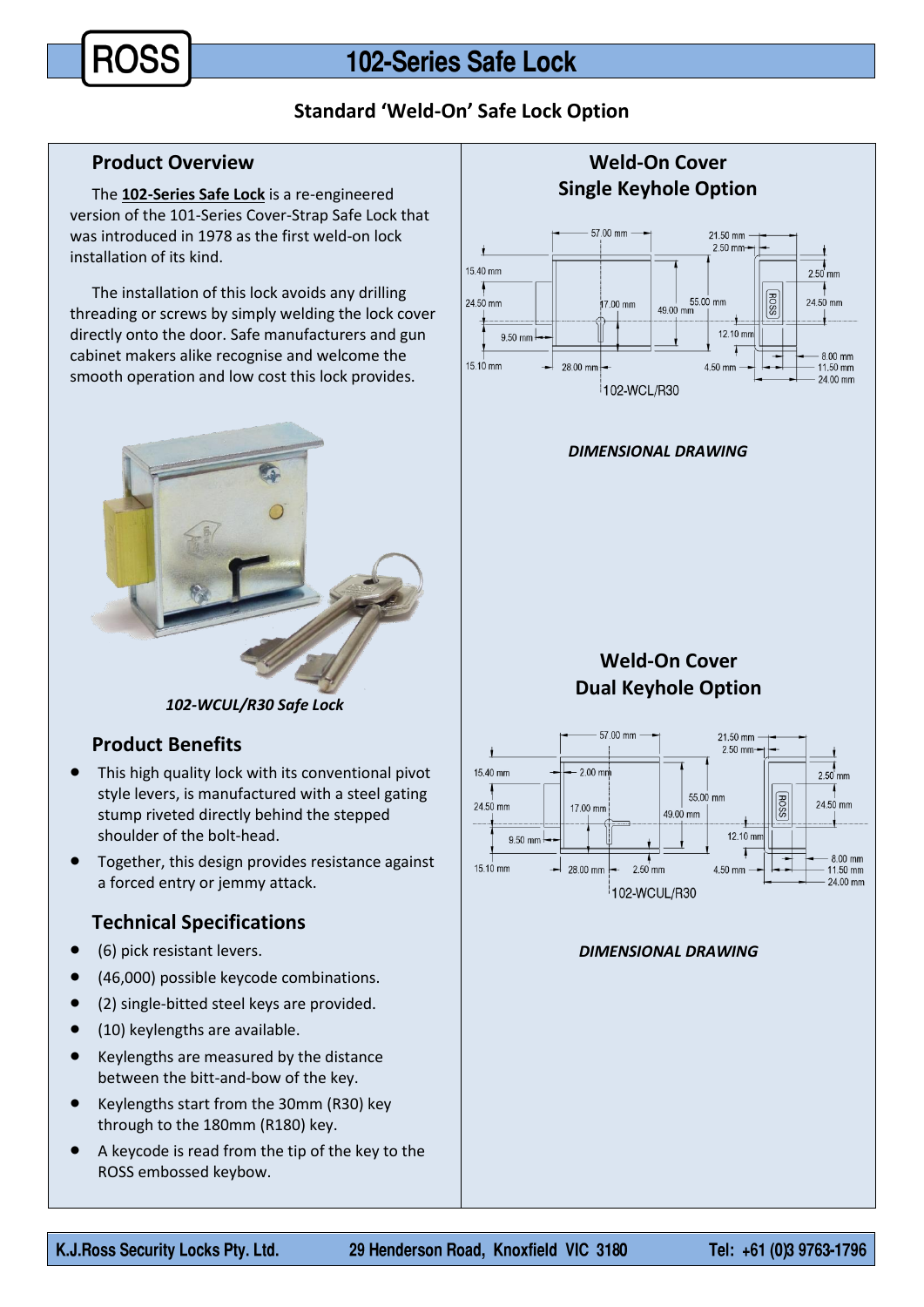

# 102-Series Safe Lock

## **Single- Keyhole 'Weld-On' Handing Options**



## **PRODUCT CODING STRUCTURE**

Tel: +61 (0)3 9763-1796